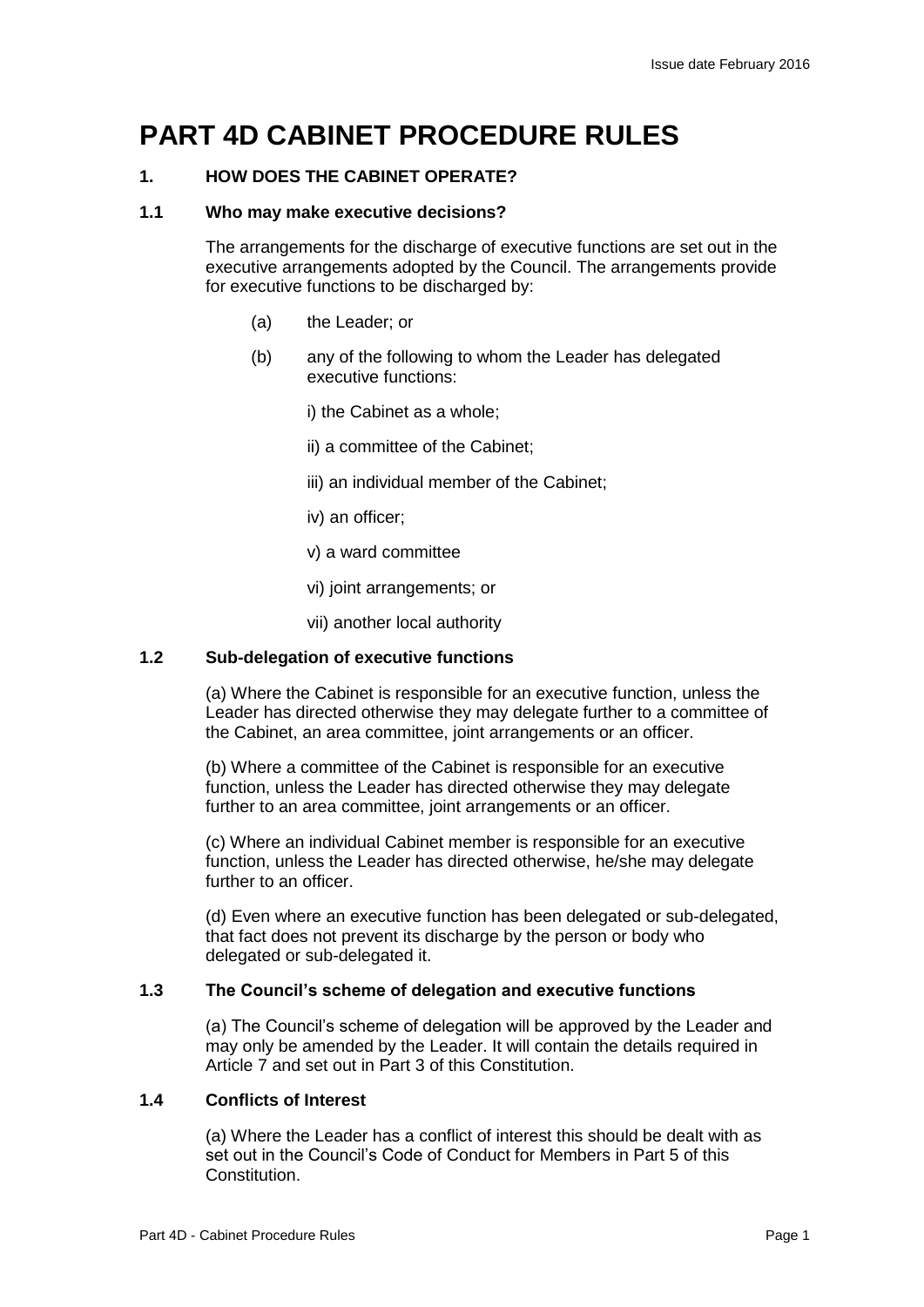(b) If any member of the Cabinet has a conflict of interest this should be dealt with as set out in the Council's Code of Conduct for Members in Part 5 of this Constitution.

(c) If the exercise of an executive function has been delegated to a committee of the Cabinet, an individual member of the Cabinet or an officer, and should a conflict of interest arise, then the function will be exercised in the first instance by the person or body by whom the delegation was made and otherwise as set out in the Council's Code of Conduct for Members in Part 5 of this Constitution.

#### **1.5 Cabinet meetings – when and where?**

The Leader will determine the frequency of meetings. The Cabinet shall meet at the Civic Centre or another location to be agreed by the Leader.

#### **1.6 Quorum**

The quorum for a meeting of the Cabinet, or a committee of it, shall be one third of the total number of members of the Cabinet or committee, or two, whichever is the larger.

#### **1.7 How are decisions to be taken by the Cabinet?**

(a) Executive decisions which have been delegated to the Cabinet as a whole will be taken at a meeting convened in accordance with the Access to Information Rules in Part 4B of the Constitution.

(b) Where executive decisions are delegated to a committee of the Cabinet, the rules applying to executive decisions taken by them shall be the same as those applying to those taken by the Cabinet as a whole.

# **2. HOW ARE THE CABINET MEETINGS CONDUCTED?**

#### **2.1 Who presides?**

If the Leader is present he/she will preside. In his/her absence, the Deputy Leader will preside. In his/her absence, then a person appointed to do so by those present shall preside.

## **2.2 Who may attend?**

These details are set out in the Access to Information Rules in Part 4B of this Constitution*.* 

#### **2.3 What business?**

At each meeting of the Cabinet the following business will be conducted:

- i) consideration of the minutes of the last meeting;
- ii) declarations of interest, if any;

iii) matters referred to the Cabinet (whether by a scrutiny committee or by the Council) for reconsideration by the Cabinet in accordance with the provisions contained in the Scrutiny Procedure Rules or the Budget and Policy Framework Procedure Rules set out in Parts 4E and 4C of this Constitution;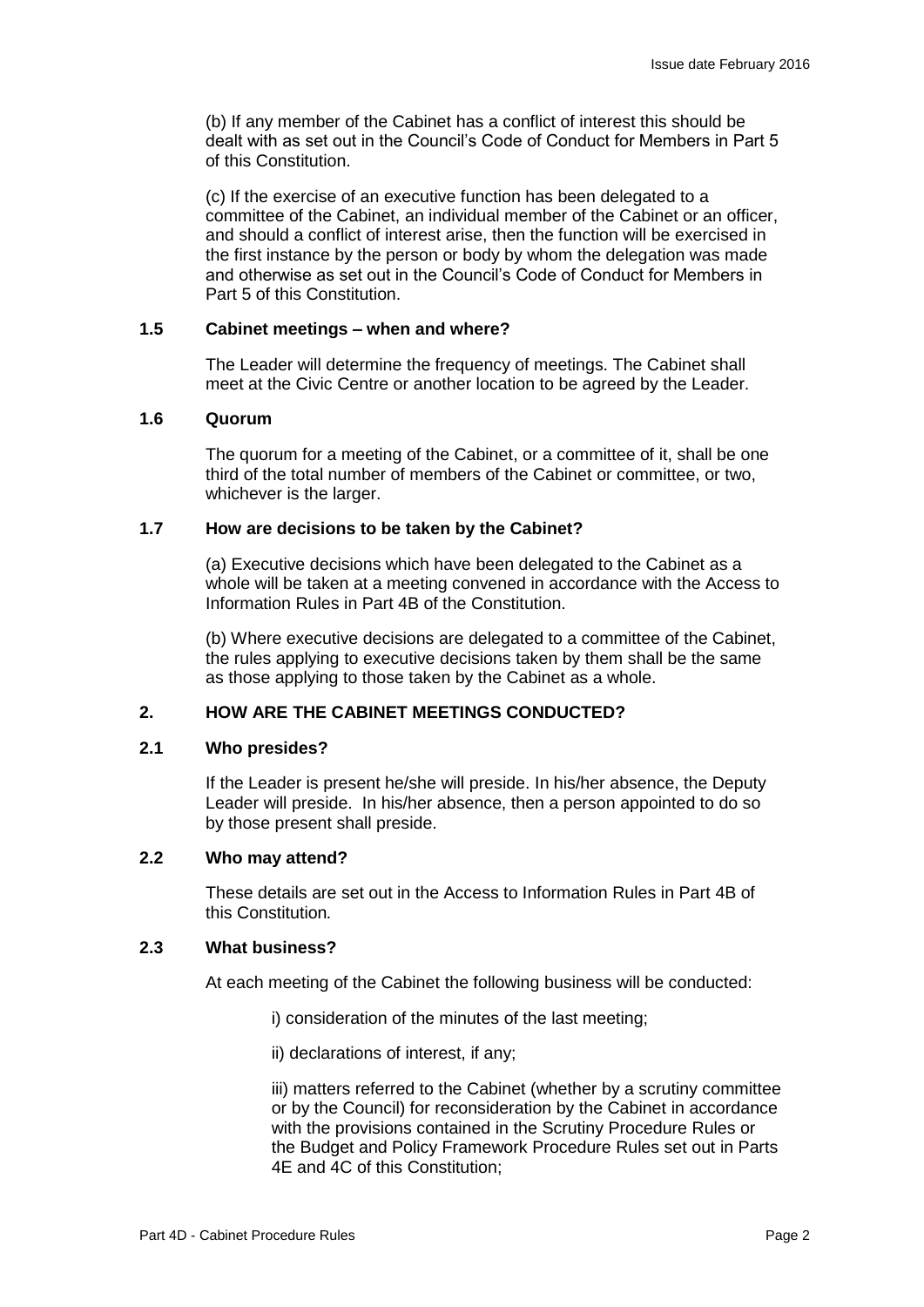iv) consideration of reports from scrutiny committees; and

v) matters set out in the agenda for the meeting, and which shall indicate which are key decisions and which are not in accordance with the Access to Information Procedure rules set out in Part 4B of this Constitution.

## **2.4 Consultation**

All reports to the Cabinet from any member of the Cabinet or an officer on proposals relating to the budget and policy framework must contain details of the nature and extent of consultation with stakeholders and relevant scrutiny committees, and the outcome of that consultation. Reports about other matters will set out the details and outcome of consultation as appropriate. The level of consultation required will be appropriate to the nature of the matter under consideration.

#### **2.5 Who can put items on the Cabinet agenda?**

The Leader will decide upon the schedule for the meetings of the Cabinet. He/she may put on the agenda of any Cabinet meeting any matter which he/she wishes, whether or not authority has been delegated to the Cabinet, a committee of it or any member or officer in respect of that matter. The proper officer will comply with the Leader's requests in this respect.

The proper officer will make sure that an item is placed on the agenda of the next available meeting of the Cabinet where a relevant scrutiny committee or the full Council have resolved that an item be considered by the Cabinet.

The monitoring officer and/or the chief financial officer may include an item for consideration on the agenda of a Cabinet meeting and may require the proper officer to call such a meeting in pursuance of their statutory duties. In other circumstances, where any two of the head of paid service, chief financial officer and monitoring officer are of the opinion that a meeting of the Cabinet needs to be called to consider a matter that requires a decision, they may jointly include an item on the agenda of a Cabinet meeting. If there is no meeting of the Cabinet soon enough to deal with the issue in question, then the person(s) entitled to include an item on the agenda may also require that a meeting be convened at which the matter will be considered.

#### **3. INDIVIDUAL CABINET MEMBER DECISION-MAKING**

Each Cabinet Member will have wide discretion to take decisions on any matter falling within his or her portfolio, as set out in Part 3.4, subject to any such proposed decision being so identified in the Forward Plan.

If there is any uncertainty as to which Cabinet Member has responsibility for a matter, eg because it cuts across portfolios, it will be referred to the Leader for adjudication.

In the exceptional event of a Cabinet Member needing to make an urgent decision on a matter not included in the Forward Plan, he or she will consult the Leader or in his absence the Deputy Leader and relevant Scrutiny Committee Chair before doing so.

It is not envisaged that Cabinet Members will seek to make decisions on operational or administrative matters (which do not have a wider public or